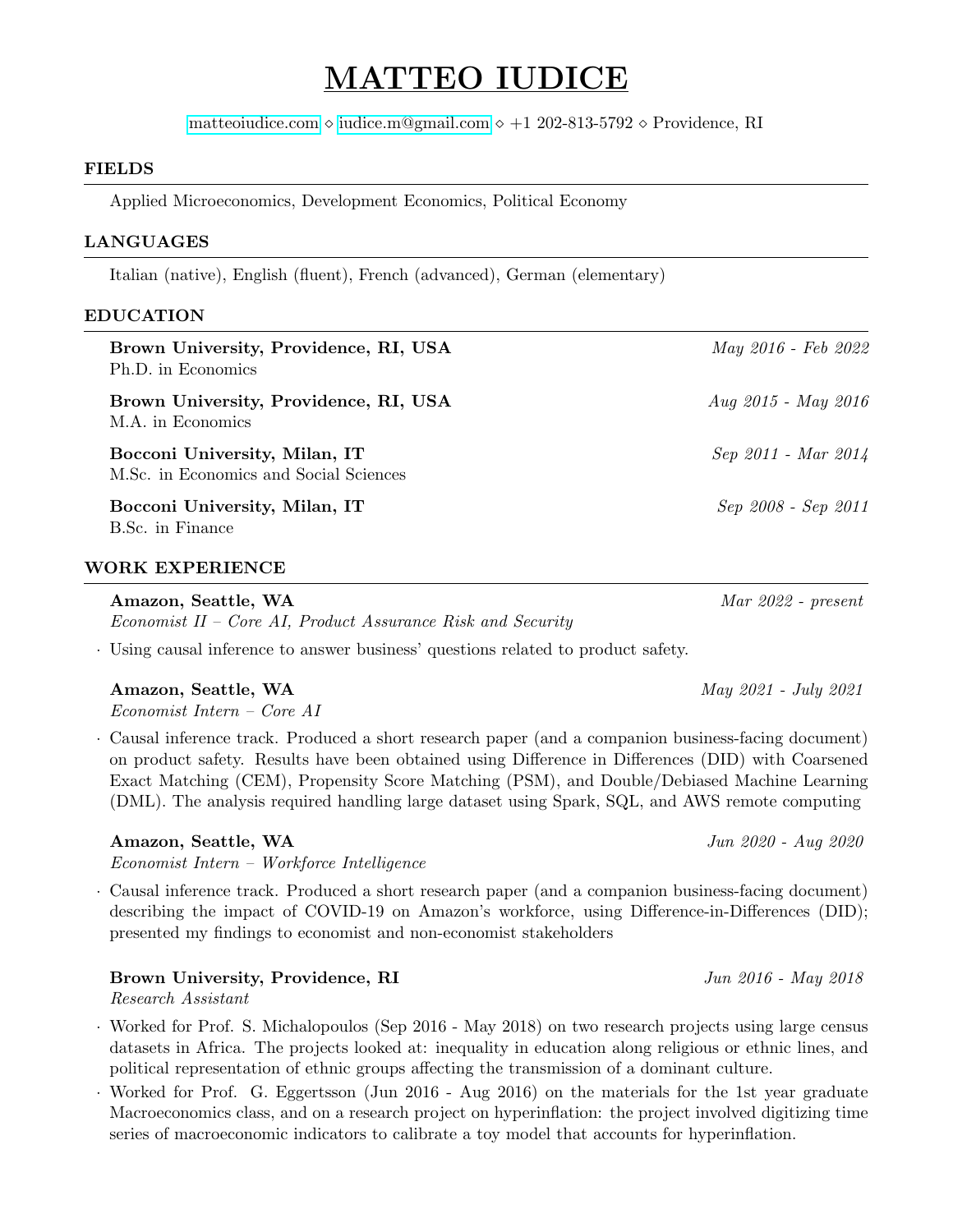## National University of Singapore, Singapore, SG  $Jul 2015$

Visiting Fellow

· Visited NUS Asian Competitiveness Institute for two weeks, holding a technical workshop on the firmlevel competitiveness analysis toolbox used during my time at the European Central Bank.

European Central Bank, Frankfurt am Main, DE May 2014 - Apr 2015 Junior Consultant

· Offered research support for the Competitiveness Research Network (CompNet) project. Involved in the WS2 of the project, which performs firm-level analysis on the data provided by National Central Banks. Published one ECB WP (with co-authors).

### Action Institute, Milan, IT May 2014 - Sep 2015

Associate

· Worked remotely for the research team; prepared research briefs for the Credit division.

### CIDAAI, Milan, IT  $Jul \, 2013$  - Sep 2014

Research Assistant

- · Completed the statistical analysis of experimental data collected from children affected by dyslexia. The work has been presented by Prof. G. A. Chiarenza at the 17th World Congress of Psychophysiology (September 23-27, 2014 - Hiroshima, JP).
- Bocconi University, Market Analysis Div., Milan, IT Jul 2012 Dec 2012

Junior Analyst

· Market research in the education sector (universities); coordinated a small group of interns to produce a research brief on the UK labour market.

### TEACHING EXPERIENCE

Brown University, Providence, RI Jul 2017 - Dec 2021

- Teaching Assistant
- · Spring 2021 Fall 2021: Intermediate Macroeconomics, for K. Forrester.
- · Fall 2019 Fall 2020: Intermediate Macroeconomics, for M. Lancastre.
- · Spring 2019: Intermediate Macroeconomics, for Prof. S. Michalopoulos.
- · Fall 2018: Intermediate Macroeconomics, for Prof. P. Michaillat.
- · Summer 2017: Game Theory and Introduction to Macroeconomics, pre-college classes.

### Brown University, Providence, RI Jul 2018

Instructor

· Co-taught with A. Kilani a three-weeks long pre-college class, "Global Business Environment".

### Brown University, Providence, RI AY 2017-18

· Successfully completed the Sheridan Teaching Seminar - Reflective Teaching (Certificate I), offered by the Harriet W. Sheridan Center for Teaching and Learning at Brown University.

### **SKILLS**

| Data Analysis             | R, Stata, Python, SQL, Spark, TensorFlow                           |
|---------------------------|--------------------------------------------------------------------|
| Software & Tools          | AWS S3, Sagemaker, UNIX server, GIS, LAT <sub>EX</sub> , MS Office |
| <b>Project Management</b> | Agile, Scrum                                                       |